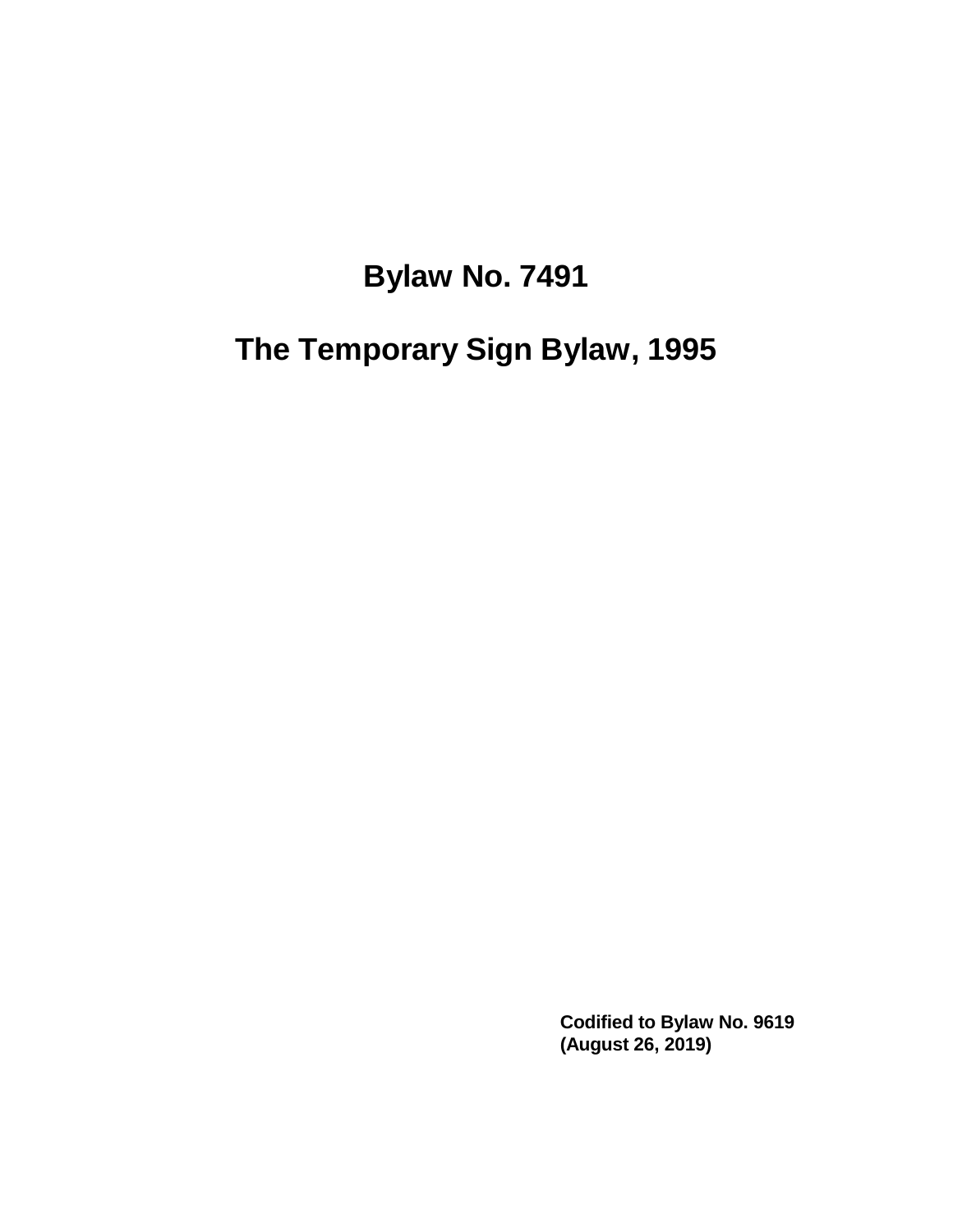# **BYLAW NO. 7491**

# **THE TEMPORARY SIGN BYLAW**

The Council of The City of Saskatoon enacts:

#### **Short Title**

1. This Bylaw may be cited as the Temporary Sign Bylaw.

#### **Definitions**

- 2. In this Bylaw,
	- (a) "Buffer Strip" means any land area owned or controlled by the City and used to separate one land use from another or to shield or block noise, lights or other nuisances;
	- (b) "Business Improvement District" means an area designated as a business improvement district by the City under Section 25 of *The Cities Act*;
	- (c) "City" means The City of Saskatoon;
	- (c.1) "Election Sign" means a temporary sign which is designed or intended to be displayed in connection with the following:
		- (i) a federal election or referendum;
		- (ii) a provincial election, referendum or plebiscite;
		- (iii) a local government election; or
		- (iv) a Saskatchewan Health Authority election.
	- (d) "Residential District" means those zoning districts where any lands are designated for residential purposes under The Zoning Bylaw;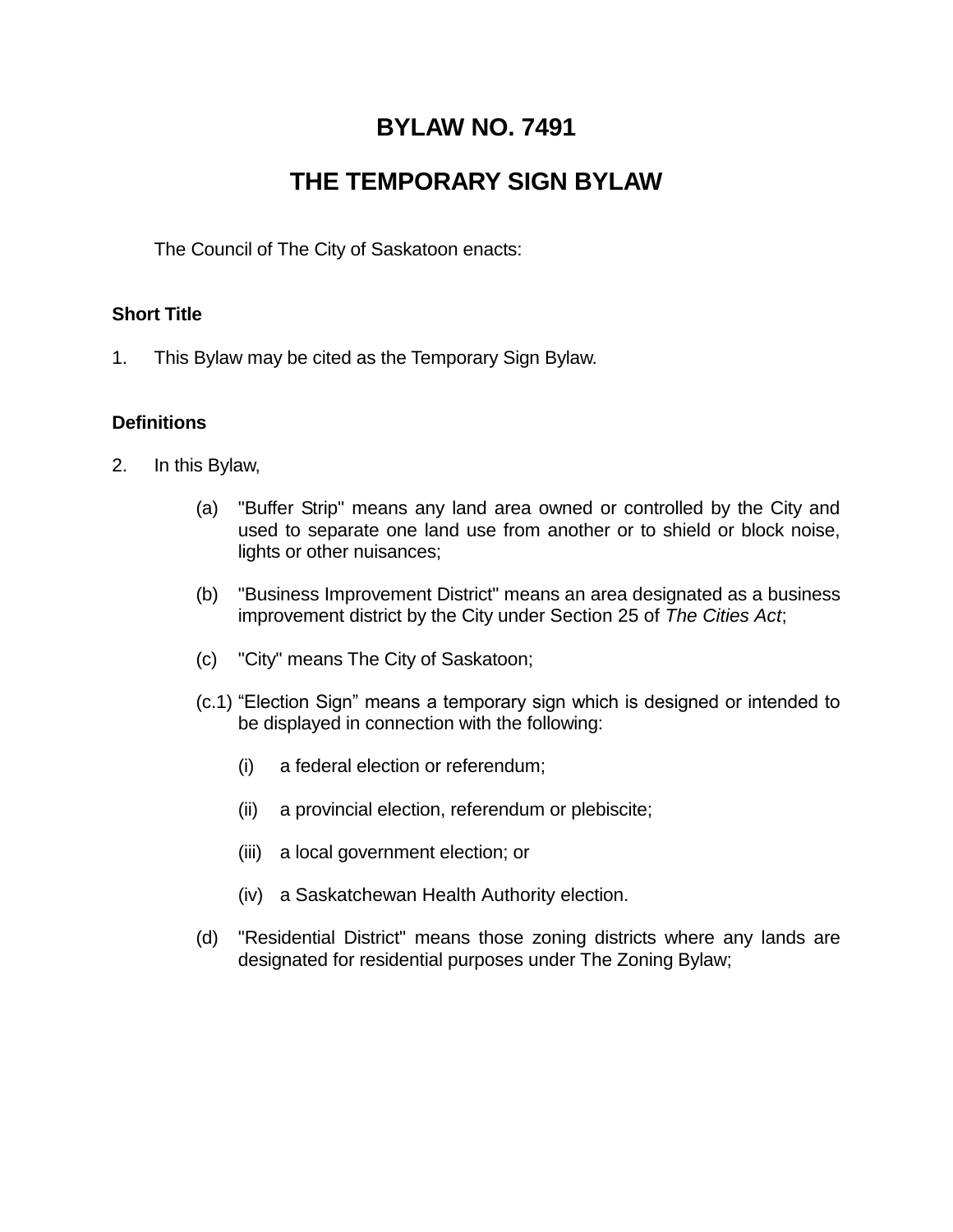- (e) "Sign" means any device, letter, figure, symbol, emblem or picture which is affixed to or represented directly or indirectly upon a building, structure or a piece of land and which identifies or advertises any object, product, place, activity, person, organization or business in such a way as to be visible to the public on any street or thoroughfare;
- (f) "Street" means any registered public roadway including the boulevards, sidewalks and improvements therein;
- (g) "Temporary Sign" means a sign constructed of cloth, canvas, fabric, plywood, cardboard, plastic or other similar light material and designed or intended to be displayed for a short period of time and shall include a sign carried by or on a person, but does not include posters;
- (h) "Temporary Traffic Sign" means a traffic sign displayed for short period of time during the construction or maintenance of any building, street or utility;
- (i) "Traffic Sign" means traffic sign as defined by The Traffic Bylaw No. 7200.

#### **Purpose**

- 3. The purpose of this Bylaw is to regulate the placing of temporary signs on streets and buffer strips so as:
	- (a) to afford the citizens of Saskatoon an opportunity to communicate with others in a simple and affordable way;
	- (b) to improve safety for motorists and pedestrians using the streets;
	- (c) to minimize visual clutter; and
	- (d) to facilitate necessary maintenance of the streets and buffer strips.

#### **General**

4. No person shall place a temporary sign on a street or buffer strip except in accordance with this Bylaw.

#### **Size of Temporary Sign**

5. (1) Temporary signs must have a sign face area of 0.6 square metres or less on each sign face.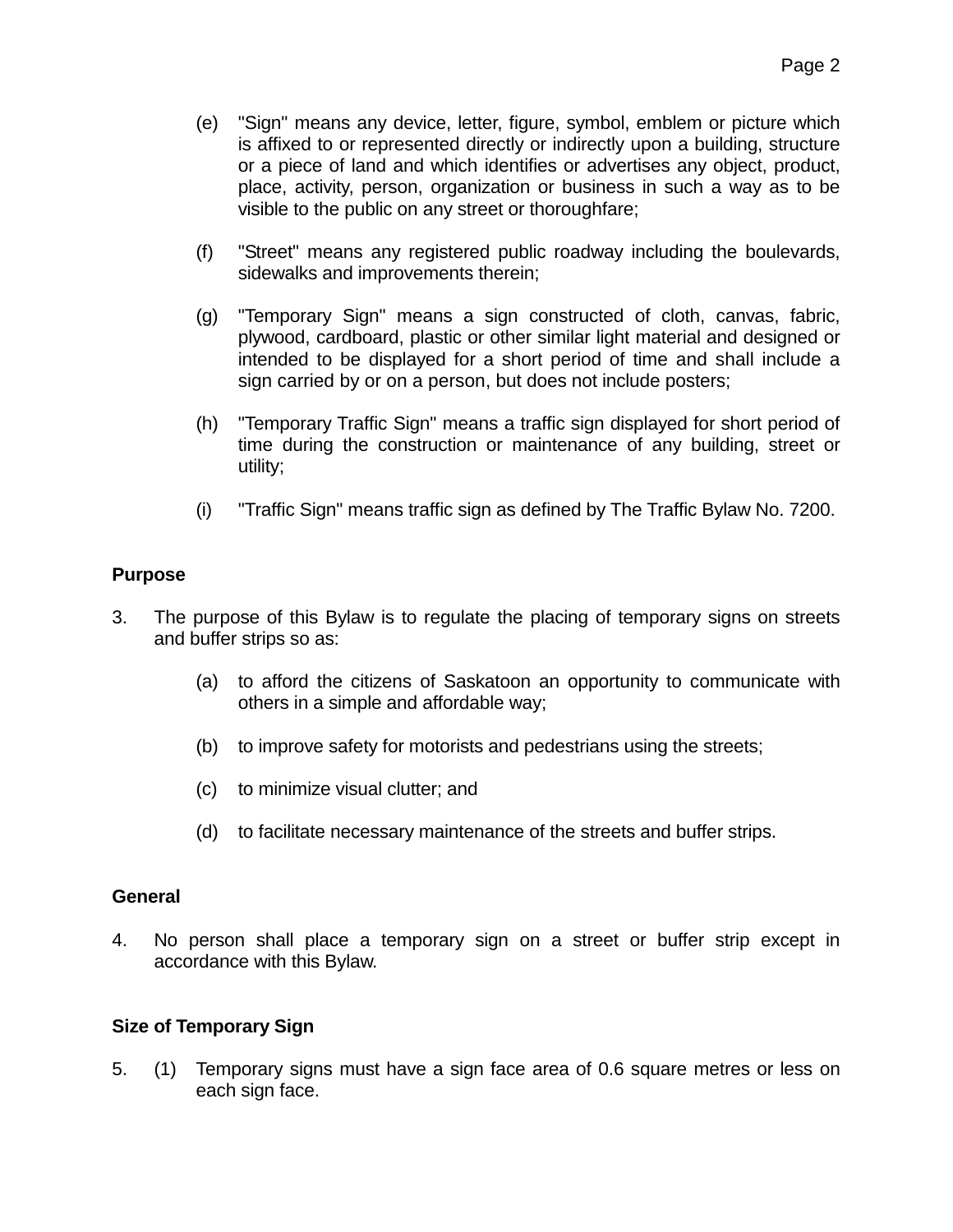- (2) Temporary signs must have no more than two sign faces.
- (3) Temporary signs must be self supporting, and must not be attached to any City property such as fences, benches, bus shelters, trees, street light poles or traffic signal poles.
- (4) The top of temporary signs must be less than one (1.0) metre above grade.

#### **Prohibited Signs**

- 6. The following signs are prohibited on all streets and buffer strips:
	- (a) temporary signs which are flashing, rotating, animated, illuminated or contain moving lights or other electrical features are prohibited;
	- (b) balloon signs or other inflatable devices, electronic message centres or kites;
	- (c) temporary signs which resemble a traffic control device;
	- (d) portable signs.

#### **Traffic Risks Prohibited**

- 7. (1) Temporary signs must not create a potential hazard to vehicular or pedestrian traffic.
	- (2) Temporary signs must not obstruct the view of any portion of a traffic control device or signal.

#### **Setback Requirements**

- 8. (1) Temporary signs must be placed a minimum of two (2.0) metres from the curb on a street or where no curb exists, signs must be a minimum of six (6.0) metres from the nearest driving lane on the street.
	- (2) Temporary signs must be placed a minimum of one (1.0) metre from any City sidewalk or pathway.
	- (3) Temporary signs must be placed a minimum of five (5.0) metres from any private driveway.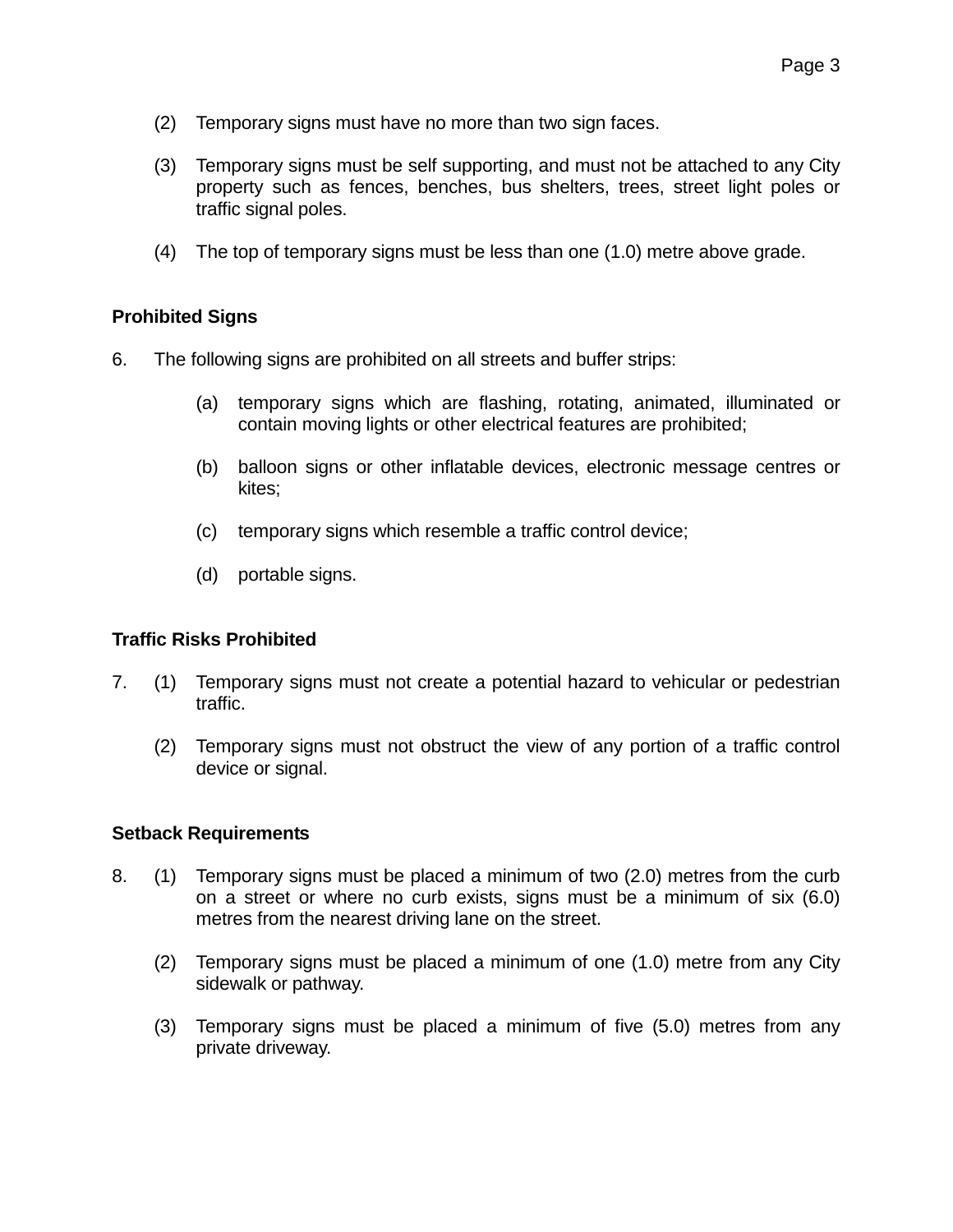- (4) Temporary signs must be placed a minimum of thirty (30) metres from any intersection measured from the outer curb face or where no curb exists from the closest portion of road-top surface.
- (5) Temporary signs must be placed a minimum of two (2.0) metres from any fire hydrant.

#### **Prohibited Locations**

- 9. Temporary signs are prohibited:
	- (a) on any centre median or traffic island;
	- (b) in any residential district; and
	- (c) on any street or property owned or controlled by the City set out in Schedule "A" or "B".

#### **Duration of Sign Display**

10. Temporary signs must be removed from a permitted area within fourteen (14) days after the placement of the signs, except as provided in Section 11.1(2).

#### **Certain Signs in Residential Districts Permitted**

- 11. (1) Notwithstanding the general prohibition in Sections 9(b) and (c), temporary signs displaying garage sales or open houses are permitted in residential districts, except on centre medians or traffic islands, and on any street or property set out in Schedule "B", if:
	- (a) the signs do not exceed the size permitted by this Bylaw; and
	- (b) the signs are removed immediately after the sale, viewing or event.
	- (2) The setback requirement of thirty (30) metres from an intersection in Section 8(4) does not apply to any temporary signs permitted under Subsection (1). All other setback requirements in Section 8 apply.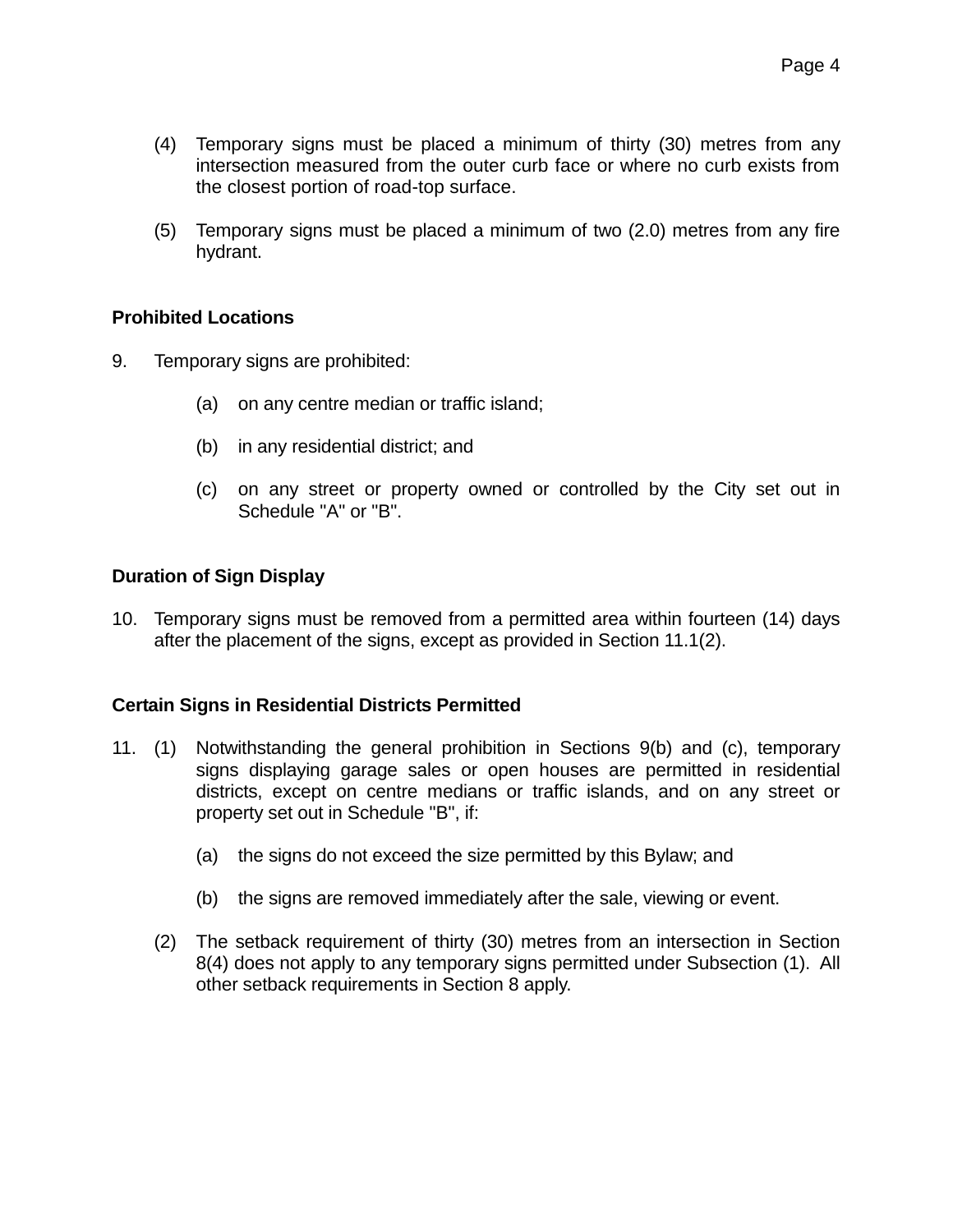#### **Election Signs**

- 11.1 (1) Notwithstanding the general prohibition in Section 9(b) and 9(c), election signs are permitted in residential districts except on centre medians or traffic islands, and on any street or property set out in Schedule "B", if:
	- (a) the signs do not exceed the size permitted in Section 5; and
	- (b) the signs are placed in accordance with the setback requirements in Section 8 except the setback requirement of one (1) metre from any City sidewalk or pathway in Section 8(2) does not apply.
	- (2) Notwithstanding Section 10, election signs may be erected at the following times:
		- (a) in the case of a federal or provincial election, after an election writ has been issued;
		- (b) in the case of a federal referendum, after a proclamation has been issued;
		- (c) in the case of a provincial referendum, after an order by the Lieutenant Governor in Council;
		- (d) in the case of a provincial plebiscite, after a direction by the Assembly or the Minister; and
		- (e) in the case of a local government or Saskatchewan Health Authority election, forty-five (45) days before the election;

and must be removed within seven (7) days after the date of the election, referendum or plebiscite.

#### **Signs in Business Improvement Districts**

- 12. Notwithstanding the setback requirements in Section 8, A-frame signs may be placed on a sidewalk in a Business Improvement District or on a sidewalk on 33rd Street West from Idylwyld Drive to Avenue H, or on a sidewalk on Central Avenue from 105th Street to 115th Street, if:
	- (a) the type, size and location of the signs are approved by the City; and
	- (b) the signs are removed from the sidewalk when the businesses which own the signs are closed to the public.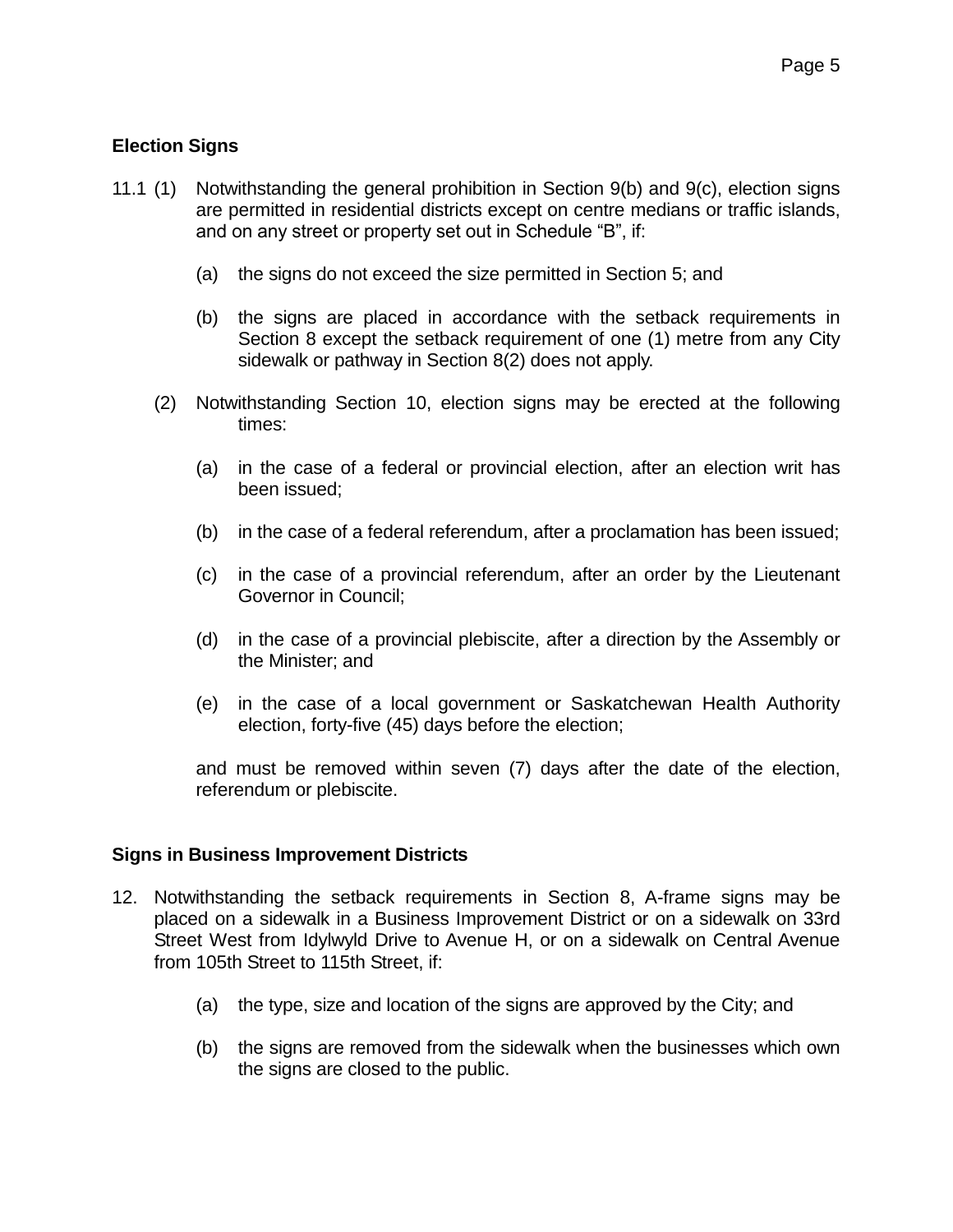#### **Temporary Traffic Signs**

13. This Bylaw does not apply to any temporary traffic signs placed on a street or buffer strip by or with the approval of the City.

#### **Removal of Signs by the City**

- 14. (1) Temporary signs which contravene any provision of this Bylaw may be removed immediately and without notice by the City whether or not any person has been charged or convicted of an offence under this Bylaw.
	- (2) Temporary signs which impede or interfere with the repair or maintenance work of the City employees on any property owned or controlled by the City may be removed by the City without notice.
	- (3) The City will retain any signs removed under Subsections (1) and (2) for three (3) business days, during which time the signs may be reclaimed.
	- (4) The City may without notice dispose of any signs which are not reclaimed under Subsection (3).
	- (5) The City is not responsible for the loss or damage to any temporary signs removed or stored by the City.
	- (6) The City may, if necessary, enter upon private property in order to remove a temporary sign from a street or buffer strip.

#### **Offences**

- 15. (1) Every person who contravenes a provision of this Bylaw is guilty of an offence and liable on summary conviction to a fine as follows:
	- (a) in the case of an offence relating to election signs:
		- (i) for the first offence, to a fine not exceeding \$200.00; and
		- (ii) for each subsequent offence, to a fine not exceeding \$500.00;
	- (b) for all other offences:
		- (i) \$2,000.00 in the case of an individual; and
		- (ii) \$5,000.00 in the case of a corporation.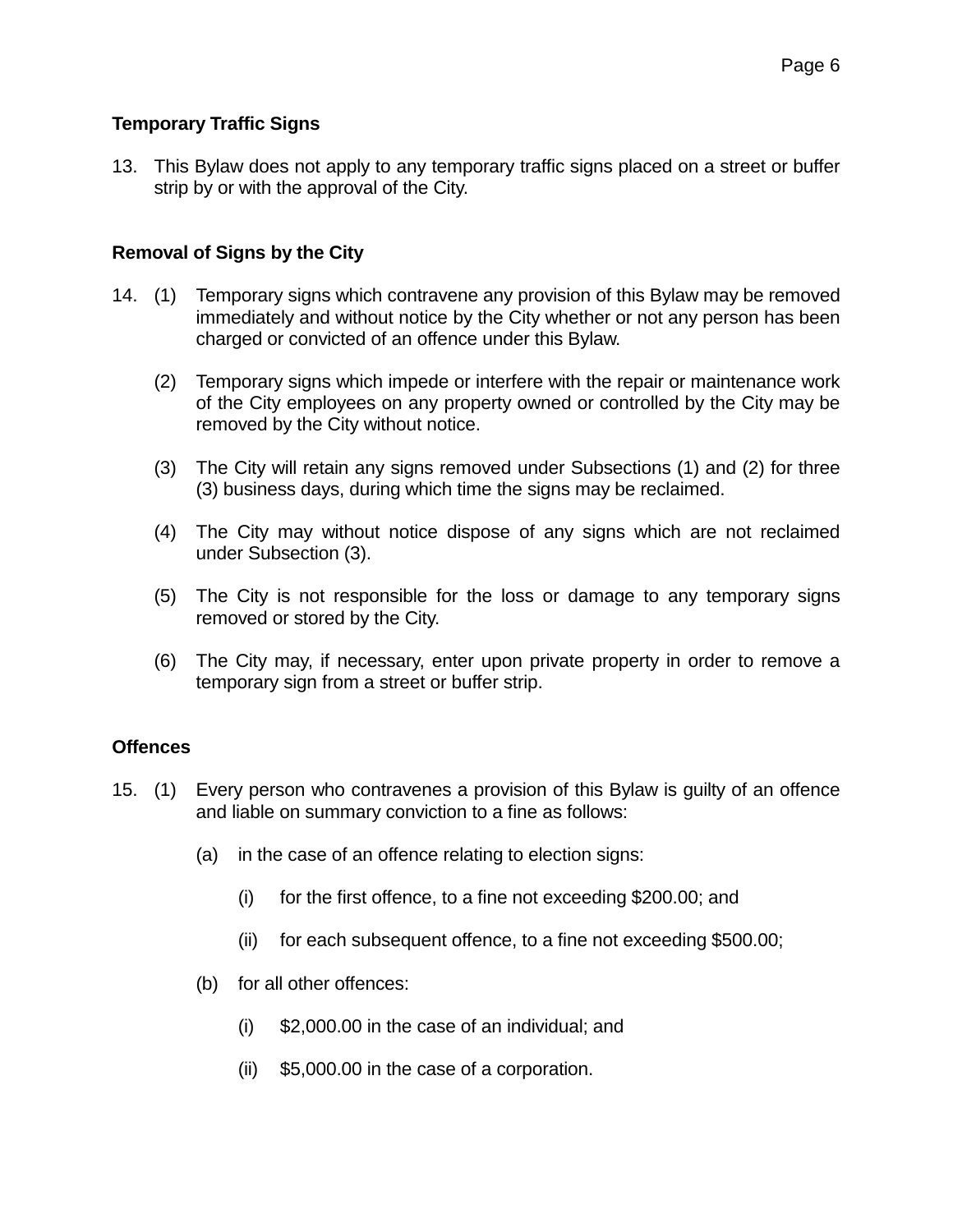(2) The Court may, in default of payment of a fine imposed under this Bylaw, order imprisonment of an individual for a term not exceeding one year.

#### **Liability**

- 16. (1) Nothing in this Bylaw relieves or limits the liability of any person placing a temporary sign on a street or buffer strip from claims for personal injury or property damage resulting from the placing of the sign or resulting from the negligence of the person in the maintenance or removal of the sign.
	- (2) Nothing in this Bylaw imposes any liability on the City for claims for personal injury or property damage resulting from the placement, maintenance or removal of any temporary sign on property owned or controlled by the City.

#### **Effective Date**

17. This Bylaw comes into effect on the date of final passage.

Read a first time this 31st day of July, 1995.

Read a second time this 31st day of July, 1995.

Read a third time and passed this 14th day of August, 1995.

"Henry Dayday" "Janice Mann"

Mayor City Clerk

"SEAL"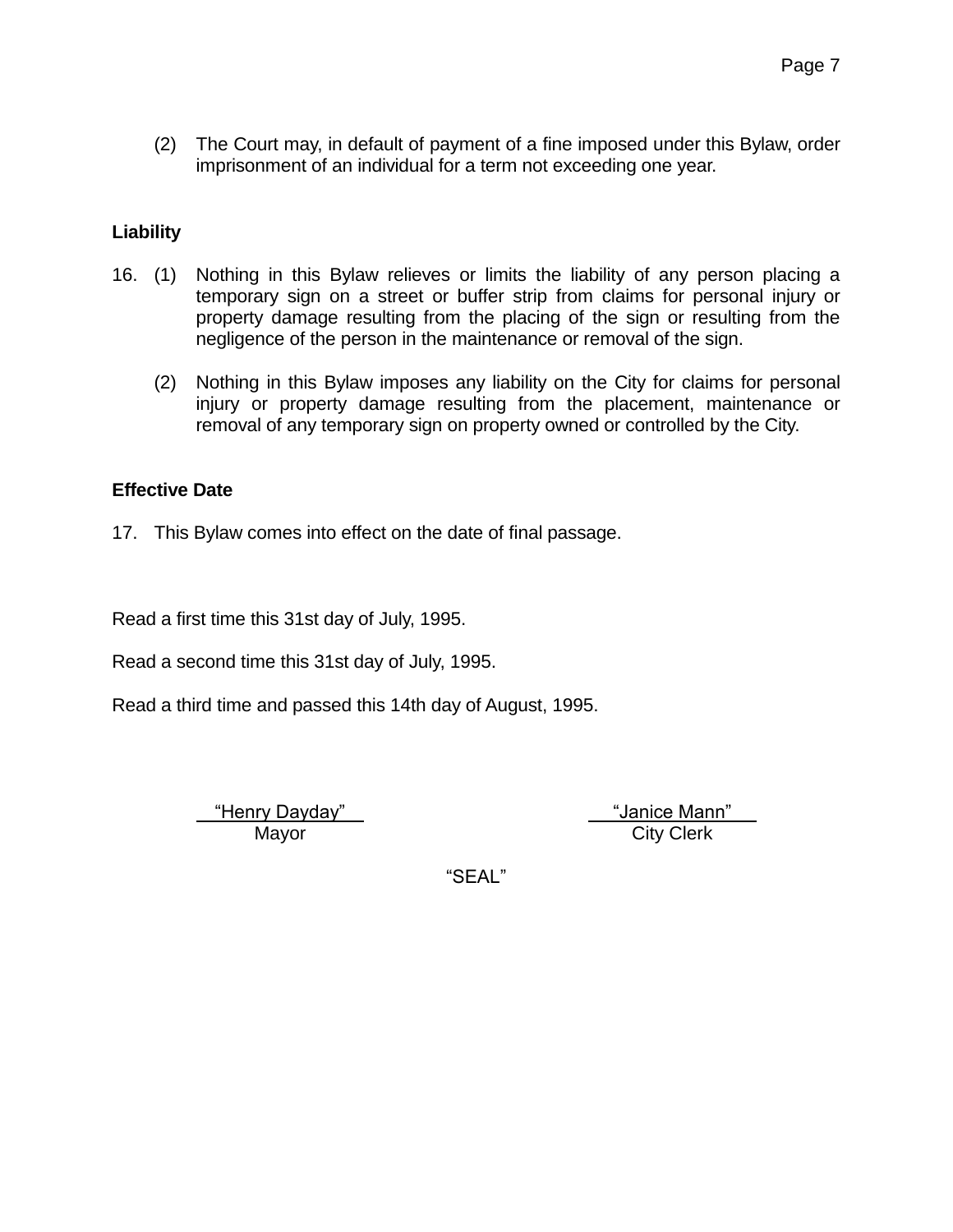# **Schedule "A"**

Temporary signs are prohibited on any street or any adjacent buffer strip described as follows:

- 1. Circle Drive except that portion between Warman Road and the Canadian National Railway spur line west of Avenue C.
- 2. Idylwyld Drive except that portion between 20th Street and the Canadian National Railway overpass north of 39th Street.
- 3. Airport Drive.
- 4. The interchange at the south junction of Highways 11 and 16.
- 5. 11th Street between Chappell Drive and the west City limit.
- 6. College Drive between Cumberland Avenue and the east City limit.
- 7. 22nd Street between Witney Avenue and the west City limit.
- 8. 33rd Street between Steeves Avenue and the west City limit.
- 9. Range Road, 3063 and 3064, between the north City limit and the south City limit.
- 10. 71st Street between the west City limit and Wanuskewin Road.
- 11. Millar Avenue between 60th Street and the north City limit.
- 12. Attridge Drive between Circle Drive and McOrmond Drive.
- 13. Claypool Drive between Airport Drive and the west City limit.
- 14. Avenue C North between 45<sup>th</sup> Street and Idylwyld Drive.
- 15. 51<sup>st</sup> Street between Idylwyld Drive and Warman Road.
- 16. Lenore Drive between Warman Road and Primrose Drive.
- 17. Range Road 3051 between Township Road 372 and the north City limit.
- 18. Central Avenue between Attridge Drive and McOrmond Drive.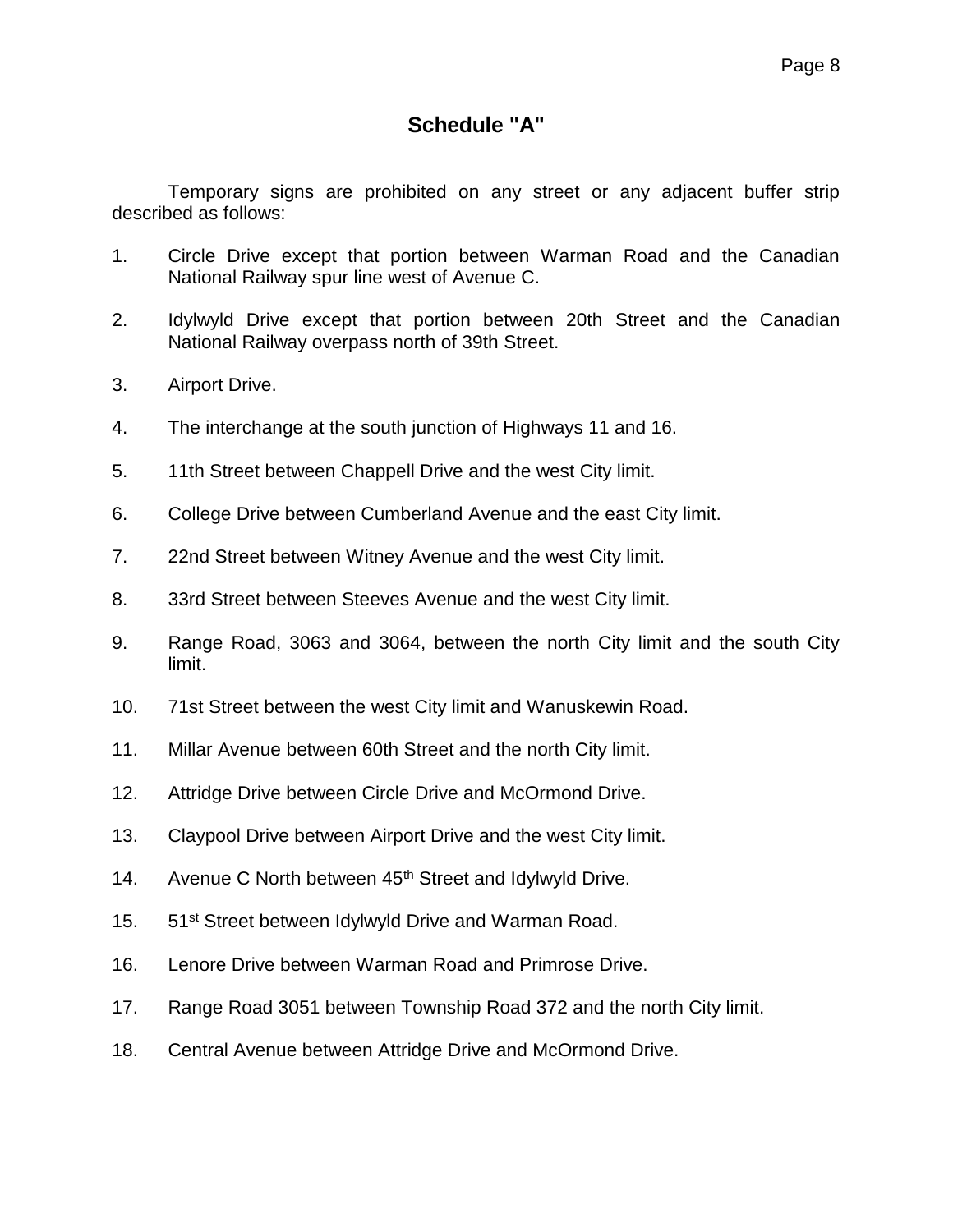## **Schedule "A"**

### (continued)

- 19. Lowe Road between Atton Crescent and Nelson Road.
- $20.$ 8<sup>th</sup> Street between Moss Avenue and the east City limit.
- 21. Boychuk Drive between  $8<sup>th</sup>$  Street and Highway 16.
- 22. Preston Avenue between Circle Drive (north) and 14<sup>th</sup> Street.
- 23. Preston Avenue between Circle Drive (south) and Cornish Road.
- 24. Clarence Avenue between Circle Drive and the south City limit.
- 25. Lorne Avenue between Circle Drive and the south City limit.
- 26. Warman Road between 33rd Street and 51st Street.
- 27. Wanuskewin Road between 51st Street and the north City limit.
- 28. Marquis Drive between Wanuskewin Road and the west City limit.
- 29. McOrmond Drive between Wanuskewin Road and Henry Dayday Road.
- 30. McOrmond Drive between Fedoruk Drive and 8th Street.
- 31. Range Road 3050 between Agra Road and the north City limit.
- 32. Fedoruk Drive between Central Avenue and McOrmond Drive.
- 33. Highway 41 between the east City limit and Highway 5.
- 34. Range Road 3044 between Highway 5 and 8<sup>th</sup> Street.
- 35. Zimmerman Road from the east City limit to the south City limit.
- 36. Valley Road between Circle Drive and the south City limit.
- 37. Neault Road between the north City limit and 22<sup>nd</sup> Street.
- 38. Highway 7 between the south City limit and 22<sup>nd</sup> Street.
- 39. Highway 11 at the Circle Drive Interchange to the south City limit.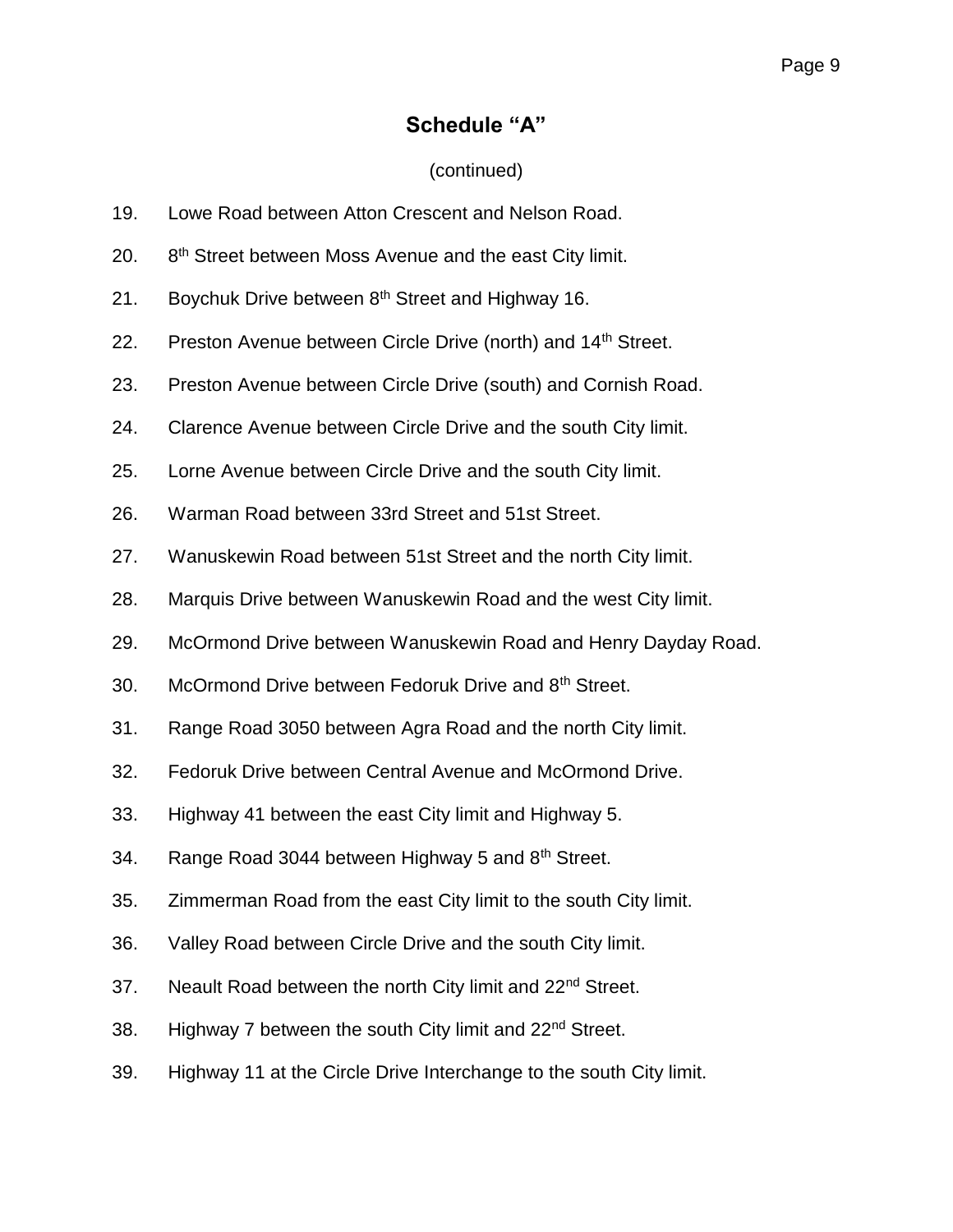# **Schedule "A"**

### (continued)

- 40. East side of Spadina Crescent between 19<sup>th</sup> Street and Pinehouse Drive.
- 41. East side of Whiteswan Drive between Pinehouse Drive and a point 300 metres east of the Whiteswan Drive/Silverwood Road intersection.